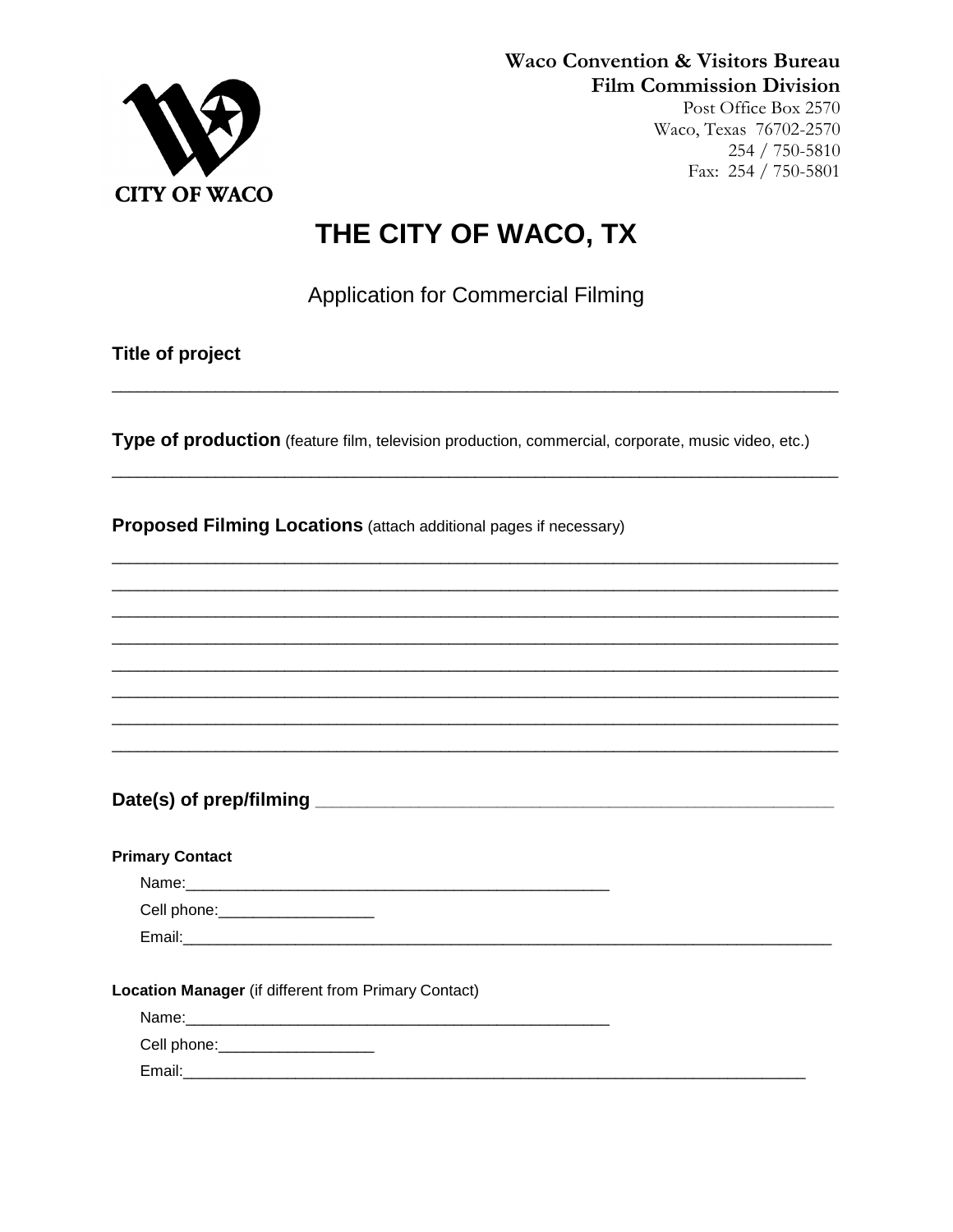## **Production Company Information**

|        | Name of Production Company                                                             |                                                                                                               |
|--------|----------------------------------------------------------------------------------------|---------------------------------------------------------------------------------------------------------------|
|        | Address                                                                                |                                                                                                               |
|        | City/State/Zip                                                                         |                                                                                                               |
|        | Web Site                                                                               |                                                                                                               |
|        | <b>Primary Contact's Name</b>                                                          |                                                                                                               |
|        | Primary Contact's Phone                                                                |                                                                                                               |
|        | Primary Contact's Email                                                                |                                                                                                               |
|        | Is this production already in contact with the Texas Film Commission? Yes____ No _____ |                                                                                                               |
|        | If yes, who is your contact at the Texas Film Commission?                              |                                                                                                               |
|        |                                                                                        | Phone: 2000 2000 2010 2010 2020 2020 2021 2021 2022 2021 2021 2021 2022 2022 2022 2022 2022 2022 2023 2021 20 |
| Email: |                                                                                        |                                                                                                               |

## **PRODUCTION** (*Attach additional sheets if necessary.)*

1. Production schedule and activities, including stunts, pyrotechnics, special effects, aerial photography, amplified sound or use of animals: (Give dates and times and rain dates. Hours should include set-up, holding of sets and restoration.)

2. Approximate number of persons involved with the production, including cast and crew:

3. Anticipated need of City personnel, equipment or property:

4. Public areas in which public access will be restricted during production:

5. Describe alterations to public property:

6. Number and type of production vehicles to be used and location(s) where vehicles will be parked:

7. Location where crew will be fed, if not at filming location:

8. Location where extras will be held, if not at filming location:

9. Please attach map of anticipated street closure(s) or other public area use.